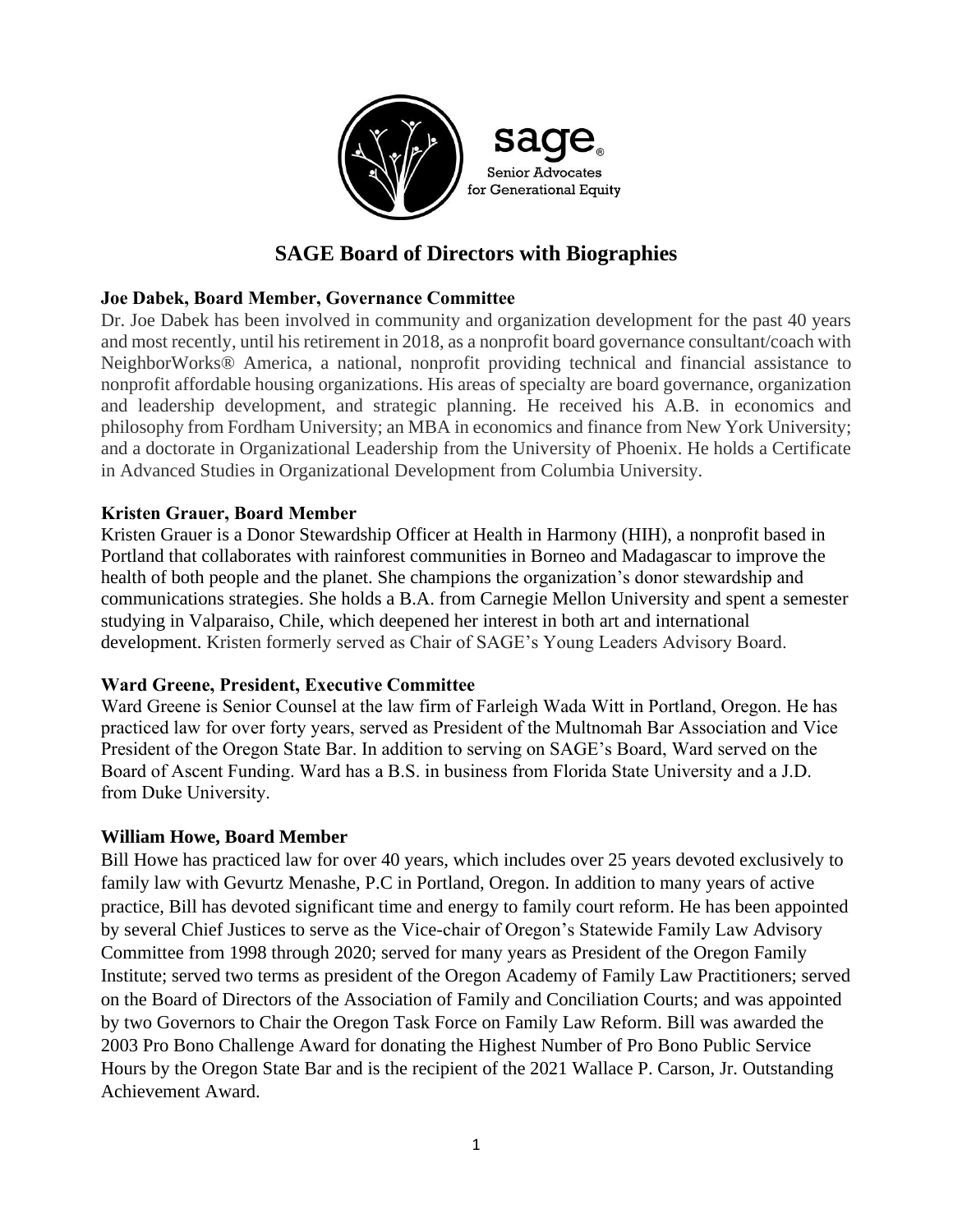#### **Ben Manny, Board Member**

Ben Manny retired after 30 years with Intel and last served as their Director of Wireless Technology research lab in Oregon. After retirement, he helped organize the Intel Retiree Organization and served as was one of their charter board members where he established and still chairs the Intel Retiree Volunteer and Donation Committee. His major focus since retirement has been to inspire students to pursue engineering and technology careers. This has involved mentoring senior engineering projects, reviewing STEM grants for the Oregon Department of Education, and serving as State Head Judge for Oregon's FIRST Lego League middle school robotics program. For the past 3 years, Ben has coached a local neighborhood FIRST Lego League team to help kids hone skills in math and engineering and to learn about problem solving, teamwork and critical thinking. Based on this coaching experience his current interests have expanded to include increasing generation to generation interactions. He graduated from the University of Texas with a B.S. in Physics, a B.A. in Math and a High School teaching certificate.

#### **Neal Naigus, Board Member, Governance Committee**

Neal Naigus retired after 42 years at Portland Community College. He served as Assistant to the President for the last 6 PCC Presidents and represented the College throughout the community. In doing so, he was part of the creation of the Leaders Roundtable to lower high school dropout rates and he also helped create many partnerships and initiatives including the Pacific NW Public Policy Institute, the PCC Senior Studies Institute, the PCC Senior Volunteer Program, Life by Design, and Fostering Success to help foster youth attend college. Neal served on the Board of the Canadian American Society of Oregon and currently serves on the Board of the Hollywood Senior Center.

#### **Rick Nitti, Board Member, DEI and Development Committees**

Rick Nitti served as Executive Director of Neighborhood House for 18 years. He is a highly regarded leader in the Oregon nonprofit community, having served as President of the Board of the Nonprofit Association of Oregon, and on the Board of the Southwest Community Health Center. At Neighborhood House, Rick dramatically increased the organization's size and reach of its services and oversaw programs to help low-income, recent-immigrant, and other vulnerable people overcome challenges so they can achieve success, stability, and independence. He holds a B.S. from the University of Illinois and an M.Ed. from Loyola University. Rick received the 2017 Spirit of Portland Award from Mayor Ted Wheeler in recognition of his contributions to the region.

#### **Sheila Panyam, Board member, DEI Committee**

Sheila Panyam is a recent graduate of the University of Washington. A life-long resident of Portland, she was an alumna of Lincoln High School's We the People Team and a coach for the program. She was a former vice president of Mission: Citizen, an organization that provides free citizenship classes for immigrants, and is currently the co-executive director of the Kids First Project, another nonprofit in Portland. She is a published novelist and loves to spend her free time reading, writing, and studying classical history.

#### **Elizabeth Schellberg, Secretary, DEI Committee**

Elizabeth (Liz) Schellberg is a retired Certified Public Accountant. She has also worked for nonprofits and religious institutions. She has 20 years of work and volunteer experience with a variety of nonprofits – both in operations and board membership – involved in the environment,